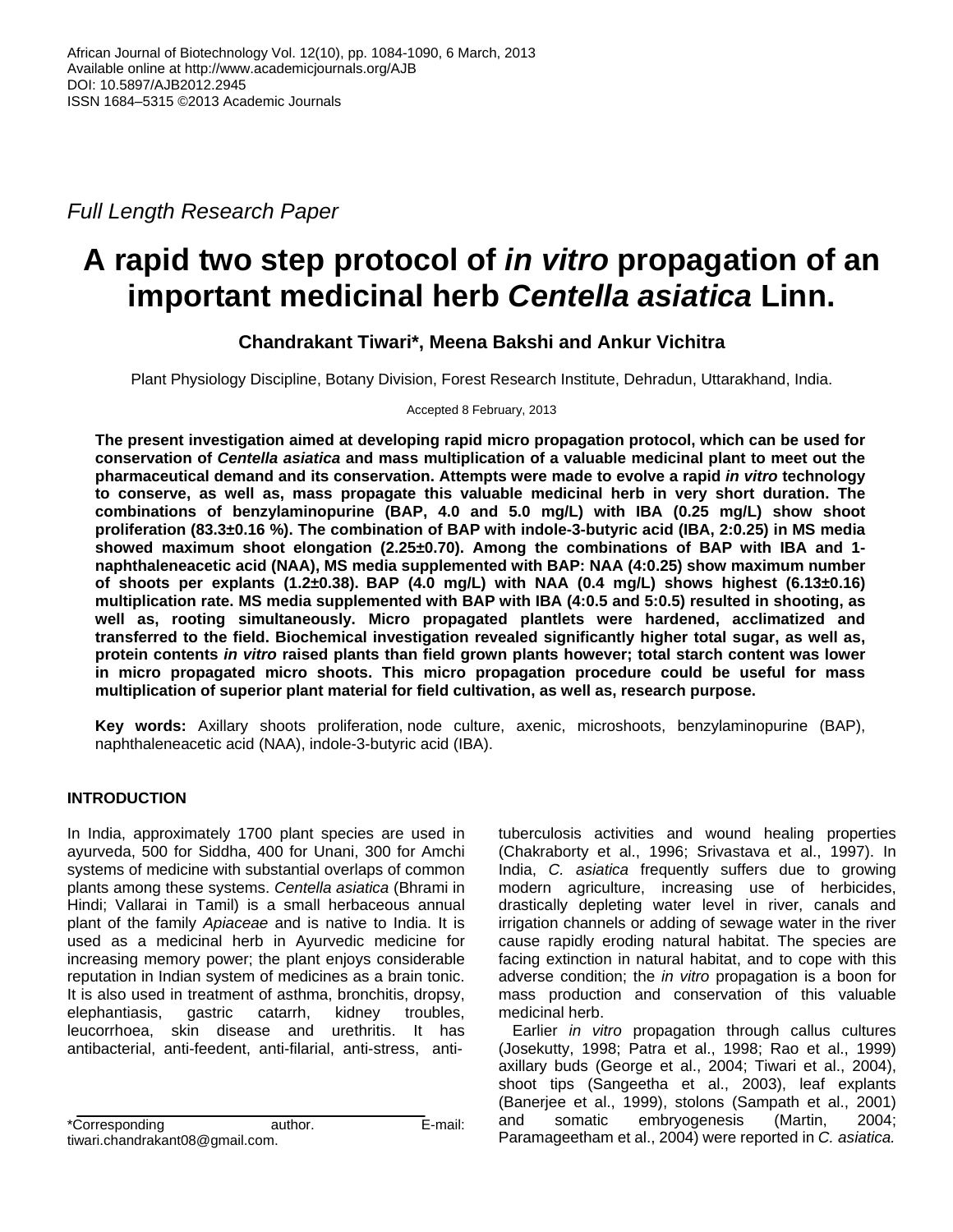The present investigation aimed at developing a rapid protocol, which can be used for large scale production and conservation of *C. asiatica* to meet the pharmaceutical demand.

#### **MATERIALS AND METHODS**

#### **Explants and culture initiation**

The explants used to initiate aseptic cultures were single nodal segments, 2.5 to 3.0 cm in length. They were collected from medicinal garden, FRI Dehradun, India, in the month of July. The actively growing shoots were collected and nodal segments were prepared with the help of sharp secateurs and washed thoroughly under running tap water to remove the dust particles followed by washing in liquid detergent (labolein) solution with 5 to 10 drops/100 ml of Teepol (Glaxo India Ltd, Mumbai, India) for 5 min and then pre-sterilized in a mixture of fungicides viz. 1% (w/v) Bavistin and 1% (w/v) Blitox for 15 min. Then after, they were disinfected for 10 min in 0.1% (w/v) mercuric chloride and washed in sterile distilled water three times. The sterilized nodes were subsequently cultured singly in culture tubes (25·150 mm) containing shoot initiation medium, that is, 15 ml of MS (Murashige and Skoog, 1962) medium incorporated with 3% sucrose and 0.7% agar. The medium was supplemented with various combinations of BAP and auxins.

#### **Axillary shoot proliferation and multiplication**

The explants were inoculated in solid MS medium with different concentrations (1 to 5 mg/L) of BAP along with different concentrations of IBA and NAA in tissue culture tubes. A minimum of 24 replicates were maintained for each treatment. Within 10 days, buds were induced in incubated cultures. Elongated axillary buds after 10 days were separated and cultured for multiple shoot proliferation on the same medium. The proliferating shoot cultures were carefully separated into 3 to 4 shoot clusters and used as a unit of propagation, hereafter called a micro-shoots. For further shoot multiplication, five varying levels of NAA (0.1 to 0.5 mg/L) supplemented with 4 mg/LBAP were attempted. The control was devoid of PGRs. The average number of propagules derived from a culture at the end of a subculture cycle of 2 weeks was regarded as the rate of multiplication (fold). A two-way factorial experiment was conducted on MS medium supplemented with different combination of BAP and NAA (0.1, 0.2, 0.3, 0.4 and 0.5 mg/L) to screen out the most effective concentration of plant growth regulator combination for shoot multiplication.

#### *In vitro* **rhizogenesis**

Roots were induced during bud induction, as well as, multiplication since media were already supplemented with auxin. The plantlets with well developed root system were advanced for acclimatization.

#### **Hardening and field transfer of plantlets**

Rooted shoots from cultures were taken out from the flasks carefully, without causing any damage to the root system, and the roots were gently washed under running tap water. The plants with washed and cleaned root systems were transferred to autoclaved vermiculite. These plantlets were supplied with half-strength MS medium (without organics) once a week. After two weeks, the bottles were shifted to a mist-chamber with a relative humidity of 80 to 90% and a temperature of 30  $\pm$  2°C. The caps of the bottles were removed and the plantlets were allowed to remain in the bottles for 3 to 4 days before they were transferred to poly bags containing a

mixture of sand, farmyard manure and soil in a ratio 1:1:1 (by volume) and shifted to a shade house to acclimatize them to the environmental conditions outside. These plantlets were planted in the field.

#### **Culture condition**

Murashige and Skoog (MS) basal medium (consisting of salts, vitamins, 3 % sucrose and 0.7% agar) was used for inoculation. Different plant growth regulators (PGRs) viz. BAP, indole-3-butyric acid IBA and NAA were added at various concentrations to MS medium before the pH of the medium was adjusted to 5.6. Media were autoclaved at 1.06 kgcm<sup>-2</sup> and 121°C for 15 min. Cultures at all growth stages were incubated under artificial conditions: 25±2°C, 60% RH and a 16 h photoperiod (using white fluorescent tubes) under a photosynthetic photon flux density of 40  $\mu$ molm<sup>-2</sup> s<sup>-1</sup>.

#### **Experimental design and statistical analysis**

The experiment was designed in a randomized design. Each treatment carried 24 ramets. The experiment was replicated thrice. The recorded numerical information aided in determining the standard error. The data collected was subjected to the analysis of variance (ANOVA); significant differences among the treatments were tested by Duncan's multiple range test (Duncan, 1955) at 5% level and the critical difference (CD) values at P= 0.05 were computed to compare means from various treatments using SPSS (Version 16).

#### **Biochemical estimation**

After the sub-cultured plants had grown, they were assessed for biochemical analysis. The plants were taken out from the test tubes, washed, chopped, weighed and were further used for biochemical inference procedure.

#### **Estimation of carbohydrate**

Carbohydrate was estimated by anthrone method. About 100 mg of fresh leaf material was taken and homogenize in 10 ml of distilled water. Then 2 ml of 10% trichloroacetic acid was added. This homogenate was centrifuged at 3000 rpm for 5 min. The supernatant was taken and the volume was measured. From this, 0.2 ml of the supernatant was made up to 1 mL with distilled water. To that 4 mL of anthrone reagent (0.2% anthrone in conc.  $H_2SO_4$ ) was added. This mixture was boiled in a boiling water bath for about 15 min. finally carbohydrate was estimated by UV Spectrophotometer at 625 nm.

#### **Estimation of protein by Bradford method**

Protein determination was made according to the Bradford method (Bradford, 1976) and using a standard curve prepared with bovine serum albumin. Briefly, Coomassie blue, in response to protein concentration, reacts with basic amino acid residues, especially arginine. Leaf samples (0.1 g) were homogenized with 0.5 ml of phosphate buffer at pH 7.5 and centrifuged at 12000 rpm for 15 min at room temperature. The supernatant was recovered samples were diluted 1:100 and read in triplicate in a spectrophotometer at 595 nm.

#### **Estimation of starch**

Starch content was determined by anthrone method. About 0.1 g of leaf material was macerated with 2 ml 50% alcohol and then centrifuged. Then the supernatant was discarded. After that, 1ml of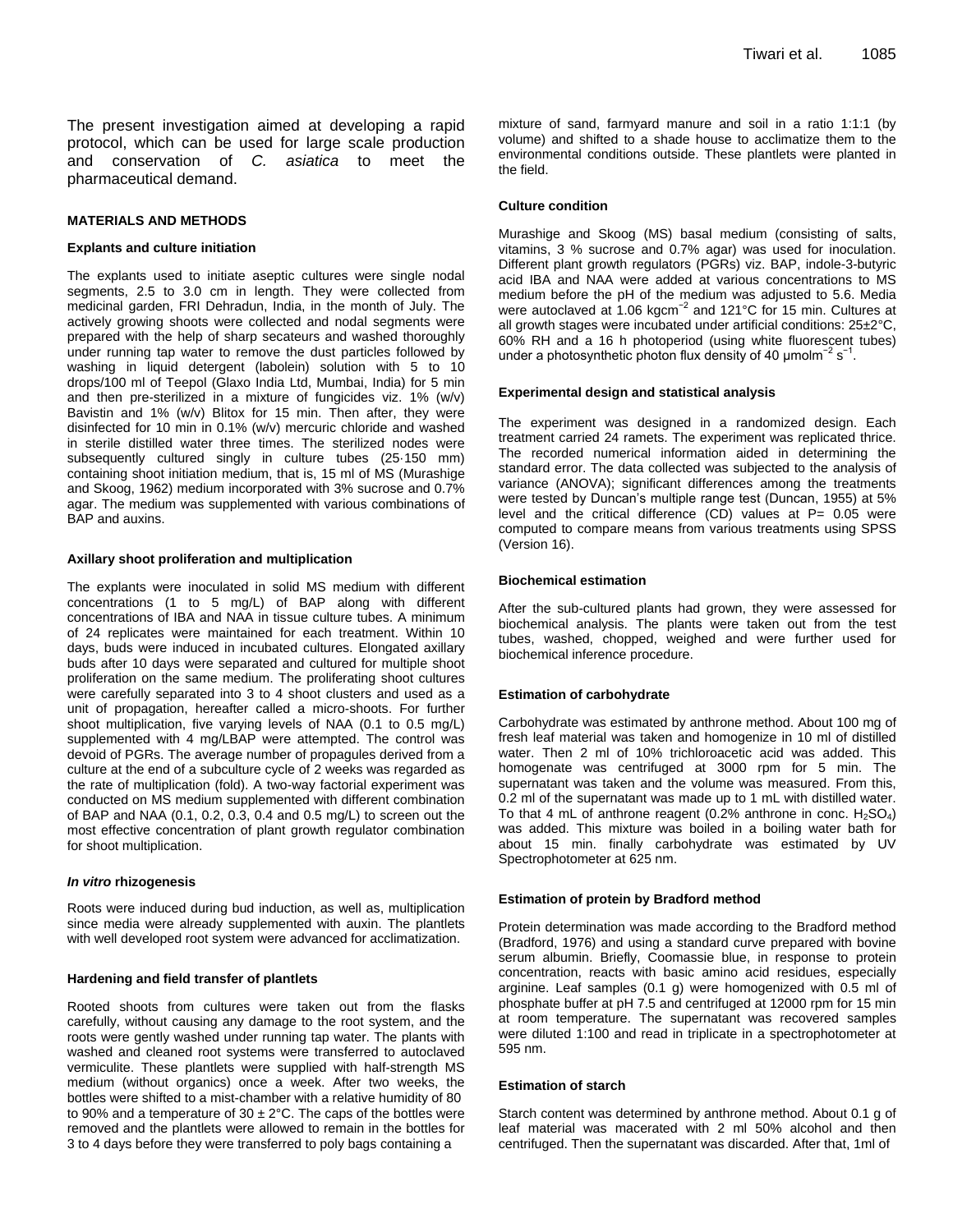1 N  $H_2SO_4$  and 1 ml of distilled water were added to the pellets. Then the mixture was boiled for 30 min. and cooled. Then mixture was centrifuged. Then the filtrate was measured and made up to 5 ml with distilled water. From that 0.5 ml of the supernatant was taken and added with 0.5 ml of distilled water and 4 ml of anthrone reagent (0.2% in conc.  $H_2SO_4$ ). Then the mixture was heated for 30 min. and cooled. Finally the starch was determined by UV Spectrophotometer at 630 nm wavelength.

# **RESULTS AND DISCUSSION**

# *In vitro* **shoot induction**

For the present study, nodal explants were taken for shoot induction. Uninodal segments of mature plants have been however used in most cases*.* Nodal explants of *B. Monnieri* were propagated *in vitro* using shake cultures (Tiwari et al., 2000); nodal explants were also used for *Eclipta alba* (Gawde and Paratkar, 2004*);* shoot tip, nodal and intermodal segments were reported in *phyllanthus amarus* (Ghanti et al., 2004). Stem and leaf explants of green house green plants were used for the regeneration from callus cultures of *C. asiatica,* (Patra et al., 1998). Banerjee et al. (1999) used 5 to 6 months old glass house grown plants of *C. asiatica* for *in vitro* multiplication from leaf explants. Tiwari et al. (2000) reported micro propagation of *Centella* using nodal segments for clonal propagation of *C. asiatica.* Among various cytokinins, BAP is the most often used, cytokinin, particularly, in commercial micro propagation establishments where cost and ease of handling are major considerations (Zaerr and Mapes, 1982; Thomas and Blakesley, 1987). It was reported that shoot induction as well as multiplication of *C. asiatica* were better in BAP than Kinetin (Karthikeyan et al., 2009)*.*

In the present study, BAP (cytokinin) was taken in combination with auxin. Bud break along with root induction was achieved in 7 to 10 days of inoculation followed by multiple shoot formation. Bud break on BA supplemented MS media after two weeks of inoculation followed by shoot proliferation, and further two weeks for root induction, was reported by Karthikeyan et al. (2009). Rapid micropropagation protocol of *C. asiatica* through callus proliferation on MS media supplemented with combination of cytokinin and auxin was reported by Thangapandian et al. (2012).The data pertaining to the effect of different combinations of BAP and auxins viz. IBA and NAA on shoot induction and proliferation of *C. asiatica* in a two-way factorial experiment is presented in Table 1. Maximum bud break (83.33±0.16) was achieved in BAP 5 and 4 mg/L+ IBA 0.25 mg/L. The treatment of BAP and auxin in combination and their interactions had statistically significant effects ( $P < 0.05$ ) on the rate of shoot proliferation. In all the treatments, the shoot induction increased from lower to higher concentration that is, 5 and 4 mg/L of BAP. Significant variable rate of shoot proliferation was obtained in different concentrations of BAP. The maximum shoot induction (90%) was observed with BAP 5 and 4 mg/L + IBA 0.25

mg/L, as well as, 4 mg/LBAP+ 0.5 mg/LIBA, which was significantly higher than other combinations. Maximum shoot proliferation through callus culture was obtained on MS medium supplemented with 2.0 mg/L kinetin and 4.0 mg/L NAA by Patra et al. (1998) in *C. asiatica.*

The treatment of IBA (0.5 mg/l) along with BAP resulted in shoot as well as root induction whereas other combinations failed to induce rooting during shoot induction. Maximum shoot number per explant  $(1.2\pm0.38)$ was recorded when MS media was supplemented with 4 mg/L BAP + 0.5 mg/L NAA followed by 4 mg/L BAP + 0.5 mg/L NAA (1.1±0.35), which were significantly higher than others while maximum shoot length  $(2.25\pm0.70)$  was observed on MS media supplemented with 2.0 mg/LBAP + 0.25 mg/L of IBA, which was significantly higher than others. Rooting on MS media supplemented with lower concentration of auxin (NAA, 1 mg/L) was reported by Singh and Bhati (2011). In present study, rooting was achieved on two combinations viz. 4.0 mg/L BAP + 0.5 mg/L IBA (1.25  $\pm$ 0.25) and 5.0 mg/L BAP + 0.5 mg/L IBA  $(2.0 \pm 0.63)$ . For multiplication of shoots further, sub culturing was performed on MS medium supplemented with combinations of BAP (4mg/L) and varying concentrations of NAA (Figure 1A to D).

# **Shoot multiplication**

Rooted as well as non-rooted micro shoots (aggregate of 3to4 shoots) were transferred to multiplication media supplemented with combinations of BAP and lower concentration of NAA (0.1 to 0.5 mg/L). Initial sprouting and differentiation of shoots and their growth required a medium with relatively higher concentration of BAP and NAA at a lower concentration instead of IBA (Banerjee et al., 1999). The data pertaining to the effect of different combinations of BAP and NAA on the shoot multiplication of *C. asiatica* in a two-way factorial experiment is presented in Table 2. Different concentrations of NAA had different effects on the rate of shoot multiplication. The treatment NAA 0.4mg/L had statistically significant effects ( $P < 0.05$ ) on the rate of shoot multiplication. It was observed that the maximum rate of shoot multiplication (6.13±0.16) was obtained on medium supplemented with 4.0 mg/L of BAP and 0.4 mg/L of NAA, which was significantly higher than the shoot multiplications obtained with other NAA combinations, in three weeks period (Figure 2A, B and C). The longest shoots  $(5.2\pm0.10)$  were obtained on the same medium that is 4.0 mg/L of BAP and 0.4 mg/L of NAA which was significantly higher than the other treatments. Significant decrease in mean shoot length was observed upon the addition of NAA beyond 0.4 mg/L (Table 2).

## *In vitro* **rooting of micro shoots**

*In vitro* rooting was achieved during shoot induction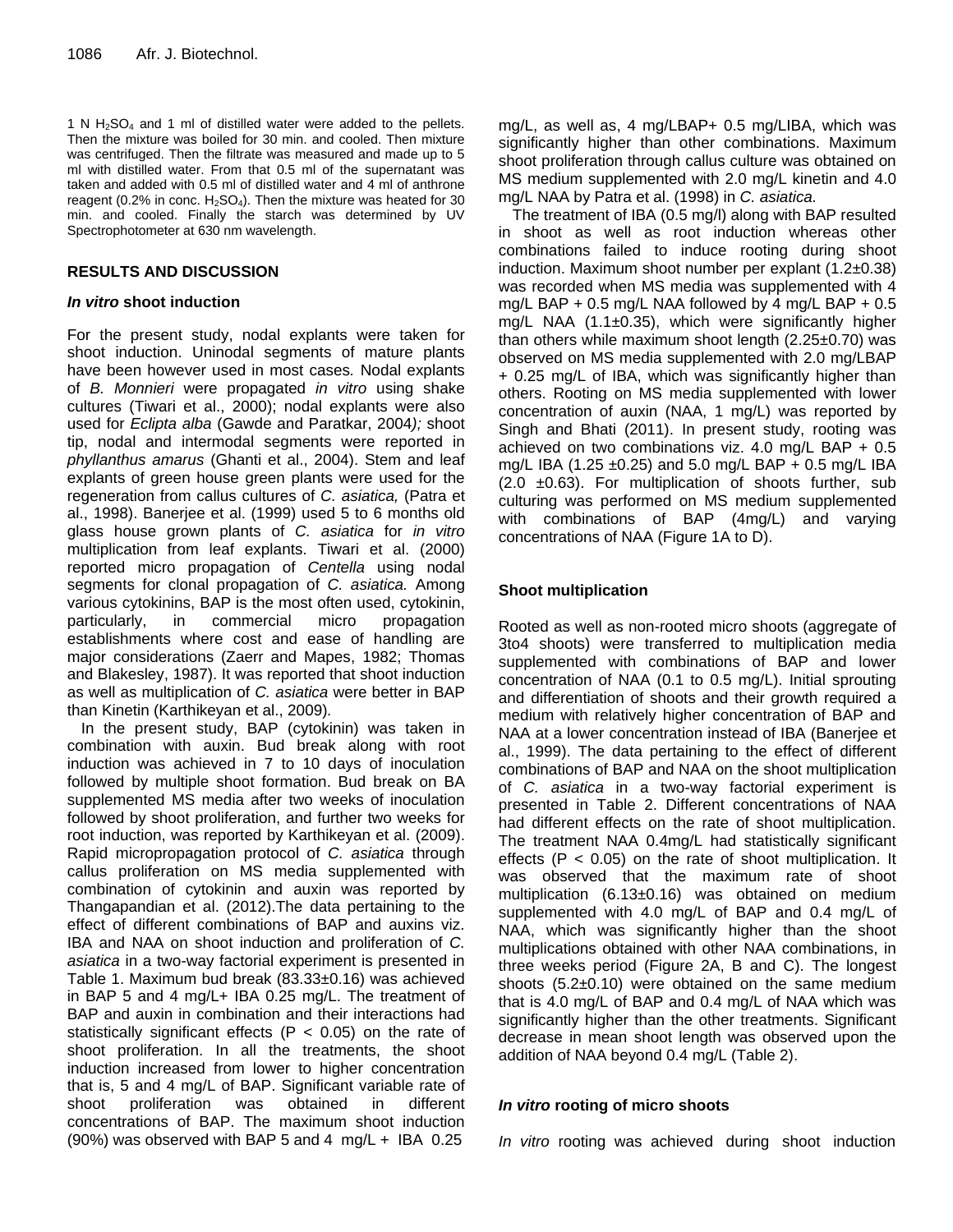**Table 1.** Effect of different combinations of BAP, IBA and NAA on percent shoots induction, number of shoots per explants length of shoots (cm) and Root length (cm) from nodal segments of *Centella asiatica* cultured on MS media. (Observations recorded after 2 weeks of inoculation).

| <b>Treatment</b>               | <b>Concentration</b> | <b>Shoot induction</b>       | Number of shoots per | Shoot length(cm)               | Root length(cm)  |
|--------------------------------|----------------------|------------------------------|----------------------|--------------------------------|------------------|
|                                | (mg/L)               | $(% )^{2}(3,1)$ $(% + S E)$  | explants(Mean ± SE)  | (Mean $\pm$ SE)                | (Mean $\pm$ SE)  |
| Control                        |                      |                              |                      |                                |                  |
| BAP+IBA                        | 1:0.25               | $33.3 \pm 0.21^{ab}$         | $0.4 \pm 0.25^{ab}$  | $0.98 \pm 0.62^{\text{abcd}}$  |                  |
|                                | 2:0.25               | $50.0 \pm 0.22^{ab}$         | $0.5 \pm 0.23^{ab}$  | $2.25 \pm 0.70$ <sup>d</sup>   |                  |
|                                | 3:0.25               | $50.0 \pm 0.22^{ab}$         | $0.56 \pm 0.25^{ab}$ | $1.93 \pm 0.86^{cd}$           |                  |
|                                | 4:0.25               | $83.3 \pm 0.16^b$            | $0.59 \pm 0.11^{ab}$ | $1.3 \pm 0.26^{ab}$            |                  |
|                                | 5:0.25               | $83.3 \pm 0.16^b$            | $0.58 \pm 0.11^{ab}$ | $0.87 \pm 0.18^{\text{abcd}}$  |                  |
| BAP+IBA                        | 1:0.5                |                              |                      |                                |                  |
|                                | 2:0.5                |                              |                      |                                |                  |
|                                | 3:0.5                |                              |                      |                                |                  |
|                                | 4:0.5                | $83.3 \pm 0.16^b$            | $0.4 \pm 0.08^b$     | $1.6 \pm 0.32^{bcd}$           | $1.25 0.25^b$    |
|                                | 5:0.5                | 66.7 $\pm$ 0.21 <sup>b</sup> | $0.5 \pm 0.16^{ab}$  | $1.4 \pm 0.45$ <sup>abcd</sup> | $2.0 \pm 0.63^c$ |
| BAP+ NAA                       | 1:0.25               | $33.3 \pm 0.21^{ab}$         | $0.45 \pm 0.28^{ab}$ | $0.54 \pm 0.34^{abc}$          |                  |
|                                | 2:0.25               | $33.3 \pm 0.21^{ab}$         | $0.62 \pm 0.39^{ab}$ | $0.71 \pm 0.45^{\rm abc}$      |                  |
|                                | 3:0.25               | $50.0 \pm 0.22^{ab}$         | $0.72 \pm 0.32^{ab}$ | $0.33 \pm 0.15^{ab}$           |                  |
|                                | 4:0.25               | 66.7±0.21 <sup>b</sup>       | $0.95 \pm 0.30^{ab}$ | $0.25 \pm 0.08^{ab}$           |                  |
|                                | 5:0.25               | 66.7 $\pm$ 0.21 $^{\rm b}$   | $0.62 \pm 0.20^{ab}$ | $0.83 \pm 0.26^{abc}$          |                  |
| <b>BAP+ NAA</b>                | 1:0.5                | $33.3 \pm 0.21^{ab}$         | $0.35 \pm 0.22^{ab}$ | $1.1 \pm 0.69$ <sup>abcd</sup> |                  |
|                                | 2:0.5                | $33.3 \pm 0.21^{ab}$         | $0.50 \pm 0.32^{ab}$ | $0.9 \pm 0.57^{\text{abcd}}$   |                  |
|                                | 3:0.5                | $50.0 \pm 0.22^{ab}$         | $0.98 \pm 0.44^b$    | $1.3 \pm 0.60^{\text{abcd}}$   |                  |
|                                | 4:0.5                | 66.7 $\pm$ 0.21 $^{\rm b}$   | $1.2 \pm 0.38^b$     | $0.65 \pm 0.20^{abc}$          |                  |
|                                | 5:0.5                | 66.7 $\pm$ 0.21 $^{\rm b}$   | $1.1 \pm 0.35^b$     | $0.4 \pm 0.13^{ab}$            |                  |
| $CD_{(0.05)}$<br>treatment     |                      | 0.0095                       | 0.062                | 0.025                          |                  |
| $CD_{(0.05)}$<br>concentration |                      | 0.016                        | 0.108                | 0.013                          |                  |

Values are given as mean ± standard error (SE) of three replicates; each replicate consisted of 24 ramets. Mean followed by the same letter are not significantly different at the 5% level (Duncan's multiple range test).

**Table 2.** Effect of different combinations of BAP and NAA on rate of multiplication and length of shoots (cm) from propagules\* of *Centella asiatica* cultured on MS media. (Observations recorded after six weeks of culture on MS media).

| <b>Treatment</b> | Concentration (mg/L) | Shoot length(cm)            | <b>Multiplication rate</b>   | Shoot no.                    |
|------------------|----------------------|-----------------------------|------------------------------|------------------------------|
|                  |                      | (Mean±SE)                   | (Mean±SE)                    | (Mean $\pm$ SE)              |
| <b>CONTROL</b>   |                      | 1.05 $\pm$ 0.07 $^{\circ}$  | 1.05 $\pm$ 0.07 $a$          | 1.46±0.17 $a$                |
|                  | 4:0.1                | $3.43 \pm 0.11^b$           | $2.11 \pm 0.05^b$            | $2.0\pm0.07^{b}$             |
|                  | 4:0.2                | $3.8 \pm 0.13^{b}$          | $3.43 \pm 0.22$ <sup>c</sup> | $3.7 \pm 0.10^{\circ}$       |
| BAP+ NAA         | 4:0.3                | 4.38±0.24 $^{\circ}$        | 5.36±0.19 $d$                | 4.16 $\pm$ 0.09 <sup>d</sup> |
|                  | 4:0.4                | $5.2 \pm 0.10$ <sup>d</sup> | $6.13 \pm 0.16^{\circ}$      | $5.33 \pm 0.15$ <sup>f</sup> |
|                  | 4:0.5                | $3.66 \pm 0.12^{b}$         | 5.08±0.13 $d$                | 4.55±0.11 $^e$               |
| $CD_{(0.05)}$    |                      | 0.171                       | 0.356                        |                              |

Values are given as mean  $\pm$  standard error (SE) mean  $\pm$  SE of three replicates; each replicate consisted of 10 cultures. Mean followed by the same letter are not significantly different at the 5% level (Duncan's multiple range test).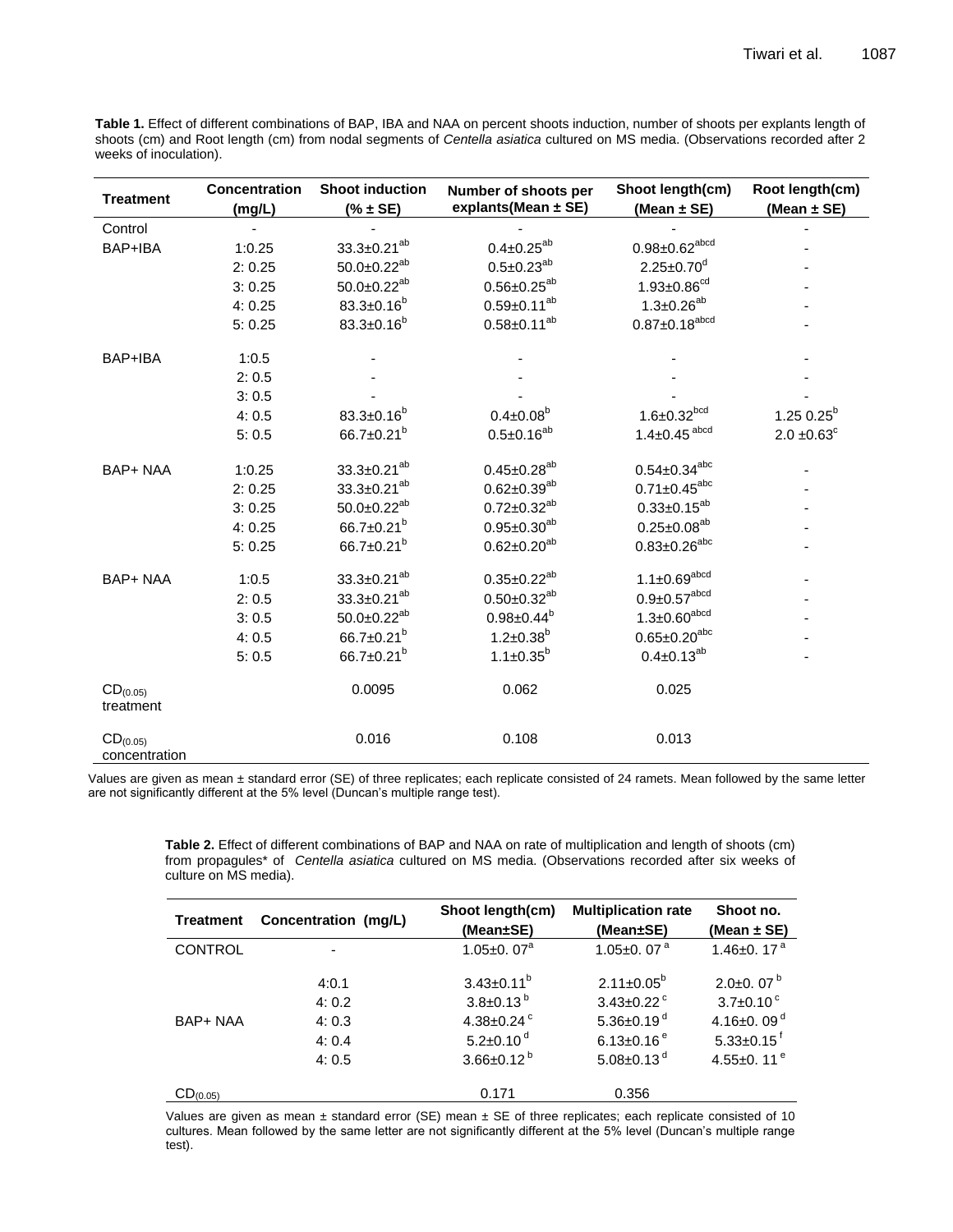

 **Figure 1. A to D,** Bud break in nodal explants of C*. asiatica;* **E and F**, shoot as well as root induction in nodal explants of *C. asiatica.*



**Figure 2. A, B and C**, Multiplication (2nd subculture) of microshoots of C*. asiatica.*

therefore same had been followed for rooting. Maximum mean root number (2.0  $\pm$  0.63) was achieved on 0.5 mg/L IBA along with 5 mg/L BAP supplemented full strength MS media. A well developed root system was obtained after three weeks of inoculation of nodal explants (Figure 1E and F).

## **Hardening and acclimatization**

The plantlets with well developed root and shoot systems were transferred to a 500 ml glass jars containing sterilized vermiculite presoaked with half strength MS nutrient medium (Sucrose-free). The jar bottles were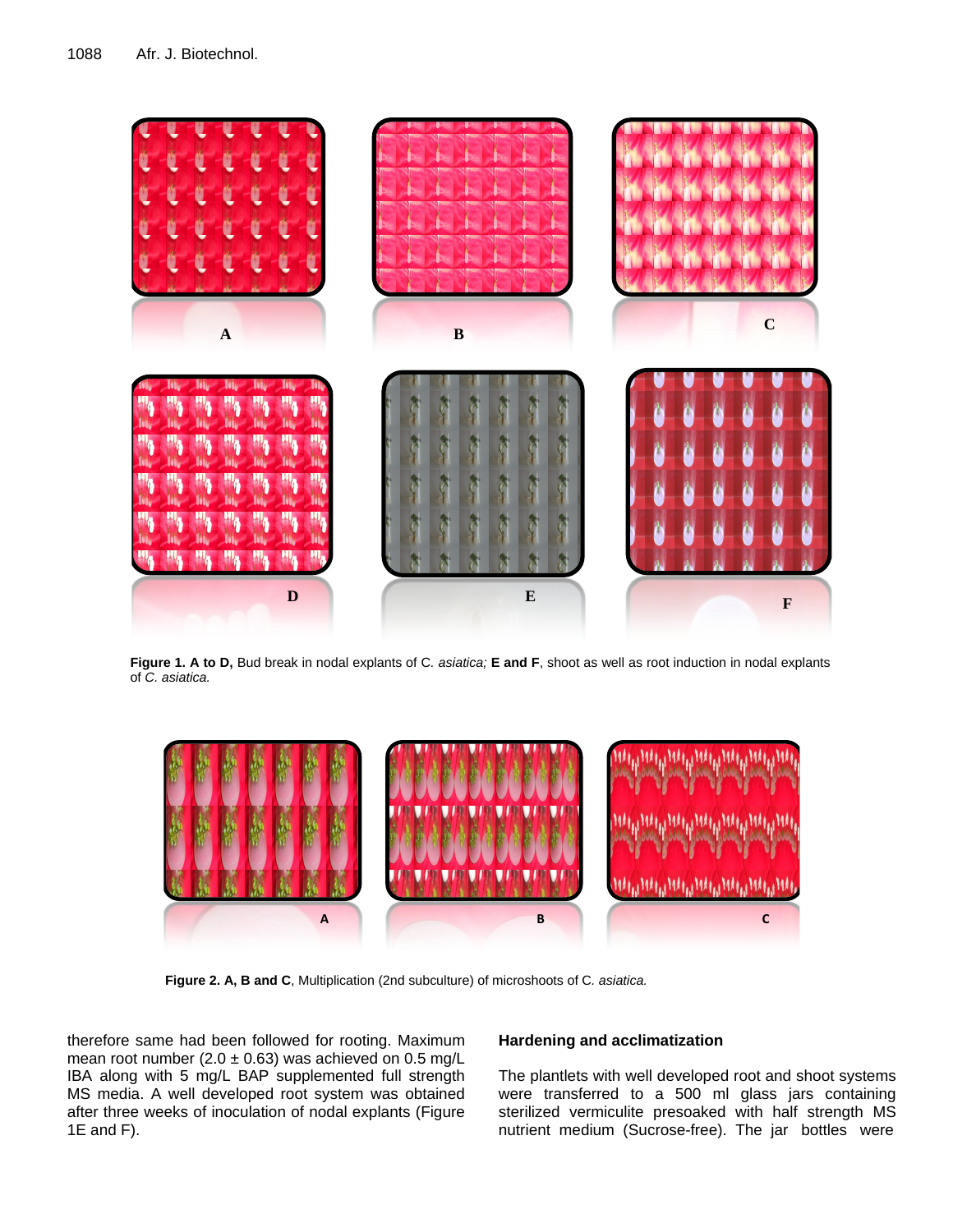



**Figure 3. A and B**, Hardened and Acclimatized plantlets of C*. asiatica* under shade house.

**Table 3.** Biochemical estimation of mother and cloned plants.

| S/N | <b>Biochemical</b>                    |                 | Mother plant In vitro raised plant |
|-----|---------------------------------------|-----------------|------------------------------------|
|     | Total Carbohydrate (µg/100 mg sample) | $75.2 \pm 0.2$  | $99.35 \pm 0.36$                   |
|     | Starch (mg/500 mg sample)             | $0.67 \pm 0.23$ | $0.42 \pm 0.28$                    |
| 3.  | Total Protein (mg/500 mg sample)      | $20.71 \pm 0.8$ | $31.2 \pm 0.07$                    |
|     |                                       |                 |                                    |

initially kept for two weeks in culture room. More than 90% of the plantlets survived when subjected to two weeks hardening in the culture room. These plantlets were shifted to plastic pots containing soil, sand, and FYM (farmyard manure) in 1:1:1 ratio and were placed in the mist chamber for one week and subsequently shifted to shade house for acclimatization to external environment (Figure 3A and B ). On the one hand, simultaneous rooting and shooting reduces cost of propagation and on the other it reduces time. Therefore, it is a very efficient protocol for conservation as well as mass propagation.

### **Biochemical estimation**

*In vitro* raised plants were biochemically tested against field grown mother plants for estimation of carbohydrate, protein and starch contents. The total carbohydrate, starch as well as protein contents of field grown mother plant samples were estimated as  $75.2 \pm 0.2$  µg/100,  $0.67\pm 0.23$  mg/500 mg and  $20.71\pm 0.8$  mg/500 mg, respectively whereas  $99.35 \pm 0.36$  µg/100, 0.42  $\pm$  0.28 mg/500 mg and 31.2 ±0.07 mg/500 mg, respectively in *in vitro* raised plant samples.

Indra et al. (2011) documented biochemical characterization of mother plant and tissue culture plants of *Cassia siamea*. Higher carbohydrate content in micropropagated plants in this study is in agreement with their results. The increase in the total carbohydrate is due to the higher concentration of carbon source, which is

provided by the addition of sucrose to the medium for the micropropagation of *Pogostemen cablin* (Tawer et. al., 2010). Higher amount of protein in *in vitro* raised plants is in agreement with the works of Ali et al. (2010) in *Stevia rebaudiana* as well as Kumaraswamy et al. (2010) in *Spilanthes acemella*. Significant differences among two samples imply probability of superiority of *in vitro* raised plants over mother (field grown) plants which in turn explain advanced growth of micropropagated plants over mother plants. The findings of present study imply short term propagation of *C. asiatica* that is, within two month of inoculation on account of root as well as shoot development simultaneously, which either takes 5 to 6 months with normal micro propagation protocol. This protocol will not only help in short term mass propagation of this valuable medicinal herb but also reduce cost of the technique by reducing multistep technique to only two steps (Table 3).

## **ACKNOWLEDGEMENTS**

Our profound thanks goes to the Forest Research Institute (FRI), Dehradun, India for providing the facilities. Authors are also thankful to the staff of Plant Physiology Discipline, FRI, Dehradun for providing the necessary assistance.

#### **REFERENCES**

Ali A, Gull I, Naz S, Afghan S (2010). Biochemical investigation during different stages of *in vitro* propagation of *Stevia rebaudiana*. Pak. J. Bot. 42:2827-2837.